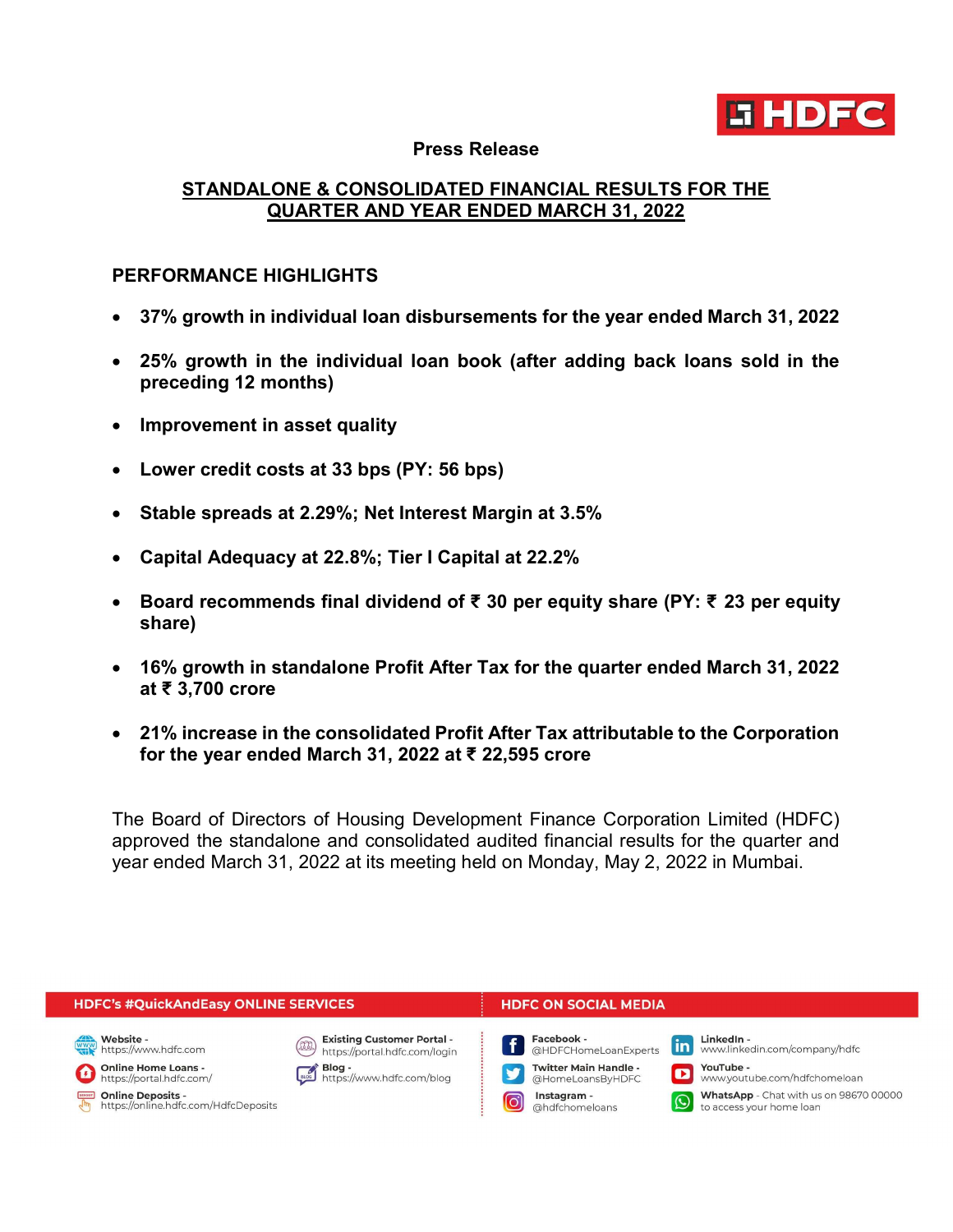

## FINANCIAL RESULTS

## Financials for the quarter ended March 31, 2022

The profit before tax for the quarter ended March 31, 2022 stood at ₹ 4,622 crore compared to ₹ 3,924 crore in the corresponding quarter of the previous year, representing a growth of 18%.

The profit after tax stood at ₹ 3,700 crore compared to ₹ 3,180 crore in the corresponding quarter of the previous quarter, representing a growth of 16%.

### Financials for the year ended March 31, 2022

The profit before tax for the year ended March 31, 2022 stood at ₹ 17,246 crore compared to ₹ 14,815 crore in the previous year, representing a growth of 16%.

After providing for tax of ₹ 3,504 crore (previous year: ₹ 2,788 crore), the profit after tax for the year ended March 31, 2022 stood at ₹ 13,742 crore compared to ₹ 12,027 crore in the previous year.

### DIVIDEND

The Board of Directors reviewed the performance of the Corporation and after assessing the financial performance of the Corporation, its liquidity position and capital buffers, recommended a dividend for the year ended March 31, 2022 of ₹ 30 per equity share of face value of ₹ 2 each compared to ₹ 23 per equity in the previous year.

The dividend pay-out ratio is 40%.

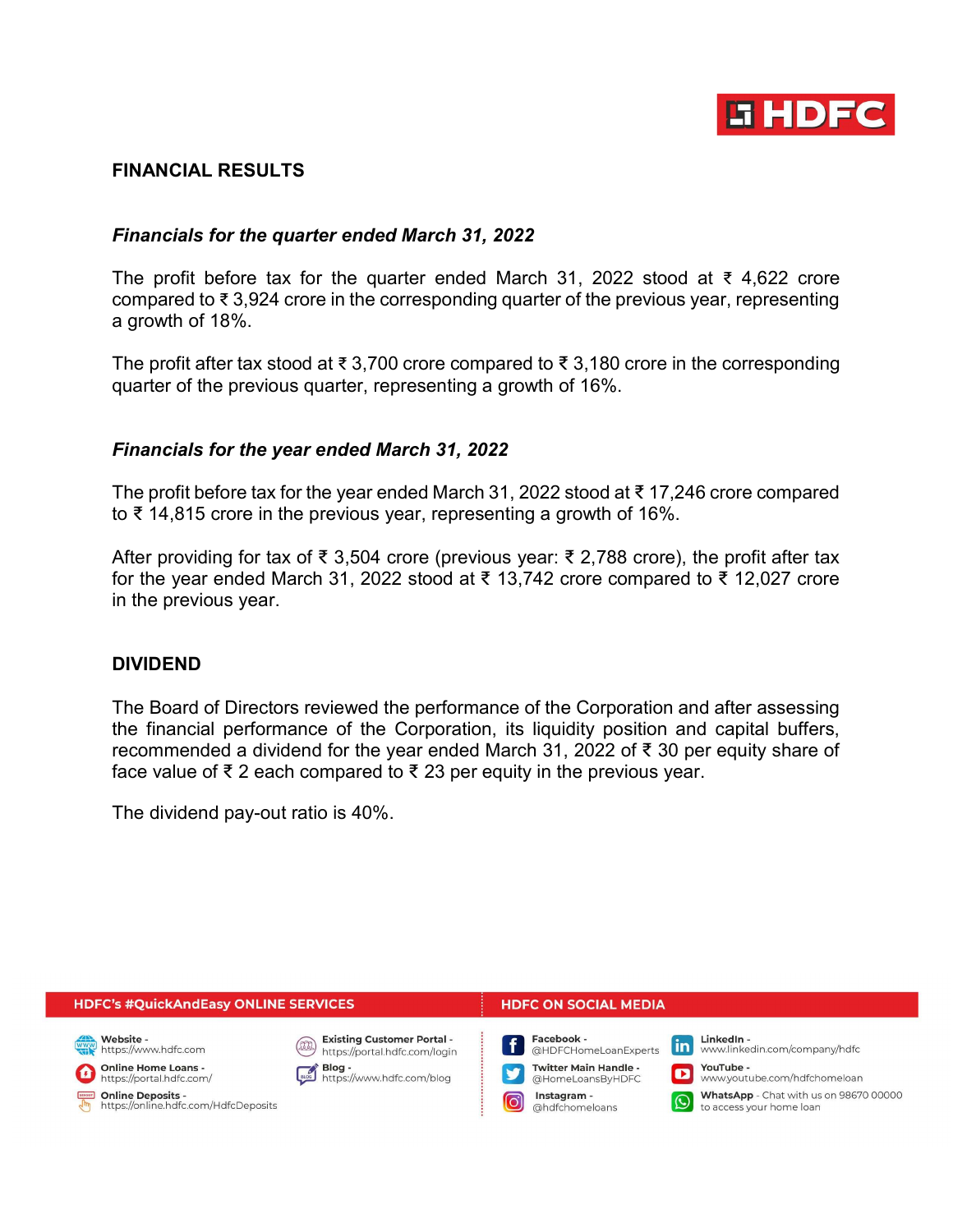

# LENDING OPERATIONS

During the year ended March 31, 2022, individual approvals and disbursements grew by 38% and 37% respectively compared to the previous year.

In the month of March 2022, the Corporation recorded its highest monthly individual disbursements ever. This is despite the fact that the previous year entailed concessional stamp duty benefits in certain states which were not there in the current year.

The demand for home loans and pipeline of loan applications continues to remain strong. Growth in home loans was seen in both, the affordable housing segment as well as in high end properties. The increasing sales momentum and new project launches augurs well for the housing sector.

91% of new loan applications were received through digital channels.

In the fourth quarter of the financial year under review, the non-individual loan book recorded a growth, with a good pipeline of loans from lease rental discounting and construction finance.

### Affordable Housing

During the year ended March 31, 2022, 29% of home loans approved in volume terms and 13% in value terms have been to customers from the Economically Weaker Section (EWS) and Low Income Group (LIG).

The average home loan to the EWS and LIG segment stood at ₹ 11.2 lac and ₹ 19.7 lac respectively.

The Corporation continued to have the largest number of home loan customers of over 3.14 lac who have availed benefits under the Credit Linked Subsidy Scheme (CLSS). As at March 31, 2022, cumulative loans disbursed by the Corporation under CLSS stood at ₹ 52,144 crore and the cumulative subsidy amount stood at ₹ 7,228 crore.

### Overall Lending Operations

During the year ended March 31, 2022, the average size of individual loans stood at ₹33 lac (PY: ₹ 29.5 lac). For the quarter ended March 31, 2022, the average loan size was ₹ 34.7 lac.

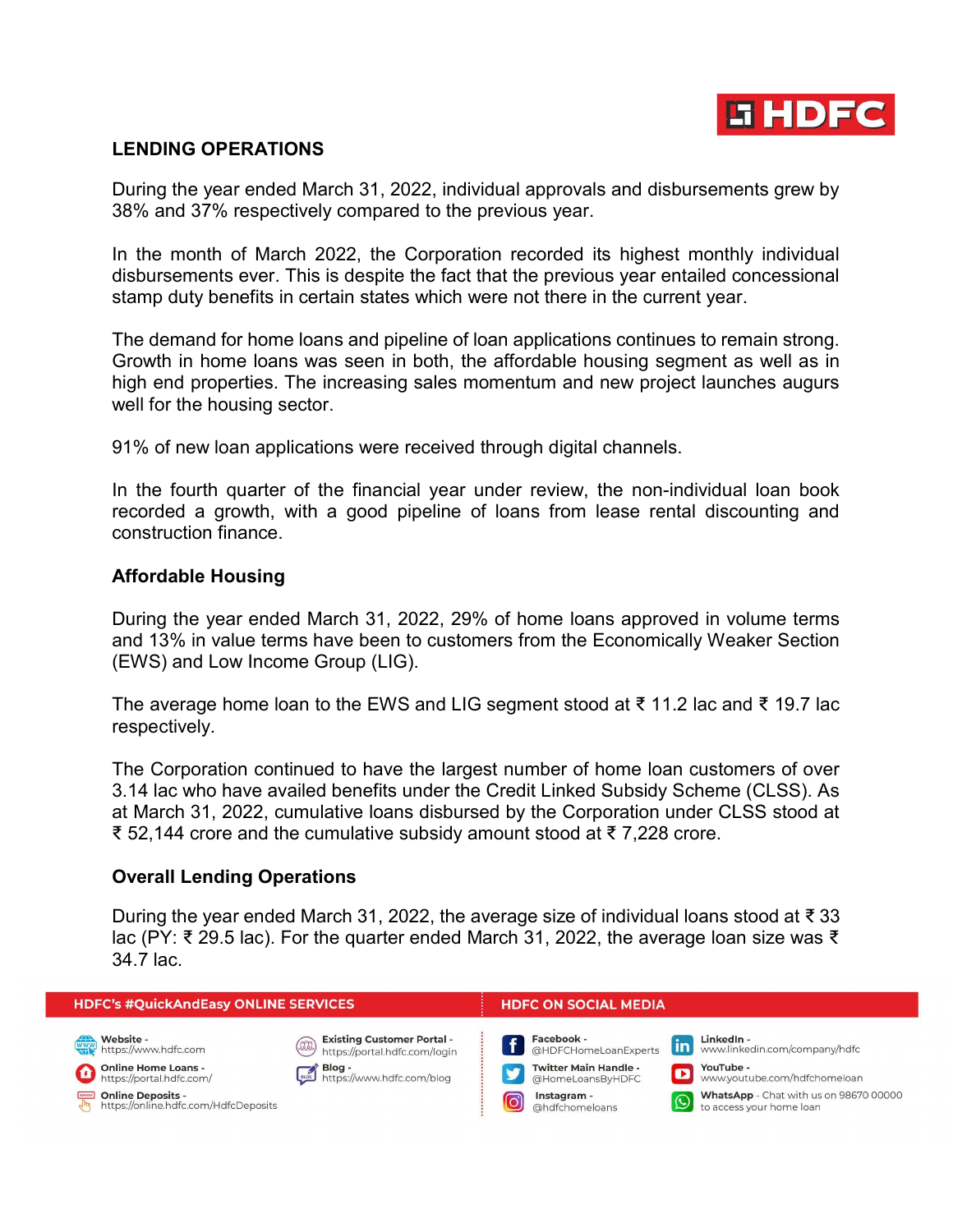

As at March 31, 2022, the assets under management (AUM) stood at ₹ 6,53,902 crore as against ₹ 5,69,894 crore in the previous year.

As at March 31, 2022, individual loans comprise 79% of the AUM.

On an AUM basis, the growth in the individual loan book was 17% and growth in the total AUM was 15%.

During the quarter ended March 31, 2022, the Corporation assigned individual loans amounting to ₹ 8,367 crore (PY: ₹ 7,503 crore). Individual loans sold in the preceding 12 months amounted to ₹ 28,455 crore (PY: ₹ 18,980 crore). The Corporation also assigned standard, non-individual loans amounting to  $\bar{\xi}$  1,500 crore during the year.

As at March 31, 2022, the outstanding amount in respect of individual loans sold was ₹ 83,880 crore. HDFC continues to service these loans.

The growth in the individual loan book, after adding back loans sold in the preceding 12 months was 25%. The growth in the total loan book after adding back loans sold was 20%.

### Collection Efficiency, Non-Performing Assets & Provisioning

The collection efficiency for individual loans on a cumulative basis stood at over 99% during the quarter ended March 31, 2022.

On November 12, 2021, the Reserve Bank of India (RBI) issued a notification to lending institutions on harmonisation of Prudential Norms on Income Recognition, Asset Classification & Provisioning (IRACP norms). Subsequently, RBI deferred the effective date to September 30, 2022. The Corporation has continued to report NPLs in accordance with the November 12, 2021 circular.

As at March 31, 2022, the gross individual non-performing loans (NPLs) stood at 0.99% of the individual portfolio, while the gross non-performing non-individual loans stood at 4.76% of the non-individual portfolio. The gross NPLs as at March 31, 2022 stood at ₹ 10,741 crore. This is equivalent to 1.91% of the portfolio.

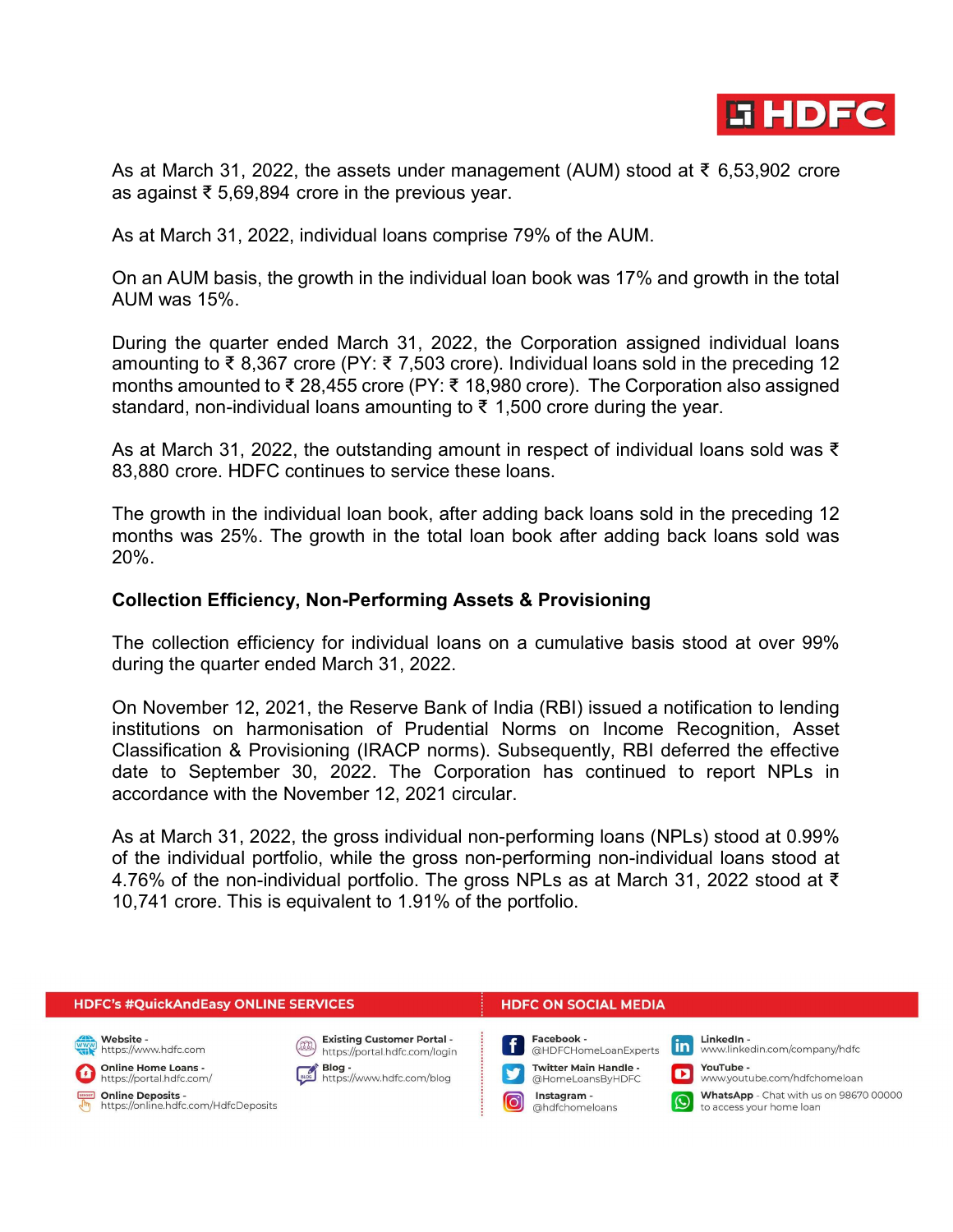

This marks a significant improvement compared to December 31, 2021, where the gross individual NPLs stood at 1.44% and the gross non-individual NPLs stood at 5.04% of the non-individual portfolio. Total NPLs as at December 31, 2021 stood at 2.32% of the portfolio as against 1.91% as at March 31, 2022.

Based on the earlier NPL norms and to provide a like-for-like comparison with the previous year, the gross individual NPLs at March 31, 2022 was 0.78% (PY: 0.99%) of the individual portfolio and total NPLs was 1.74% (PY: 1.98%) of the loan portfolio. This reflects improvement in the overall asset quality.

To reiterate, the Corporation has not opted for the deferment, but declared its NPLs and made provisioning based on the November 12, 2021 notification of RBI.

As at March 31, 2022, the Corporation carried a total provision of ₹ 13,506 crore. The provisions carried as a percentage of the Exposure at Default (EAD) is equivalent to 2.38%.

The Corporation's Expected Credit Loss (ECL) charged to the Statement of Profit and Loss for the year ended March 31, 2022 was lower at ₹ 1,932 crore (PY: ₹ 2,948 crore). Credit costs for the year ended March 31, 2022 stood at 33 basis points (PY: 56 basis points).

This clearly reflects an improvement in the collection efficiency as well as stabilisation of credit costs on a marginal basis.

### NET INTEREST INCOME

The net interest income (NII) for the year ended March 31, 2022 stood at ₹ 17,119 crore compared to ₹ 14,970 crore in the previous year, representing a growth of 14%.

The NII for the quarter ended March 31, 2022 stood at ₹ 4,601 crore compared to ₹ 4,027 crore in the previous year, representing a growth of 14%.

### SPREADS AND NET INTEREST MARGIN

The spread on loans over the cost of borrowings for the year ended March 31, 2022 was 2.29%. The spread on the individual loan book was 1.93% and on the non-individual book was 3.40%.

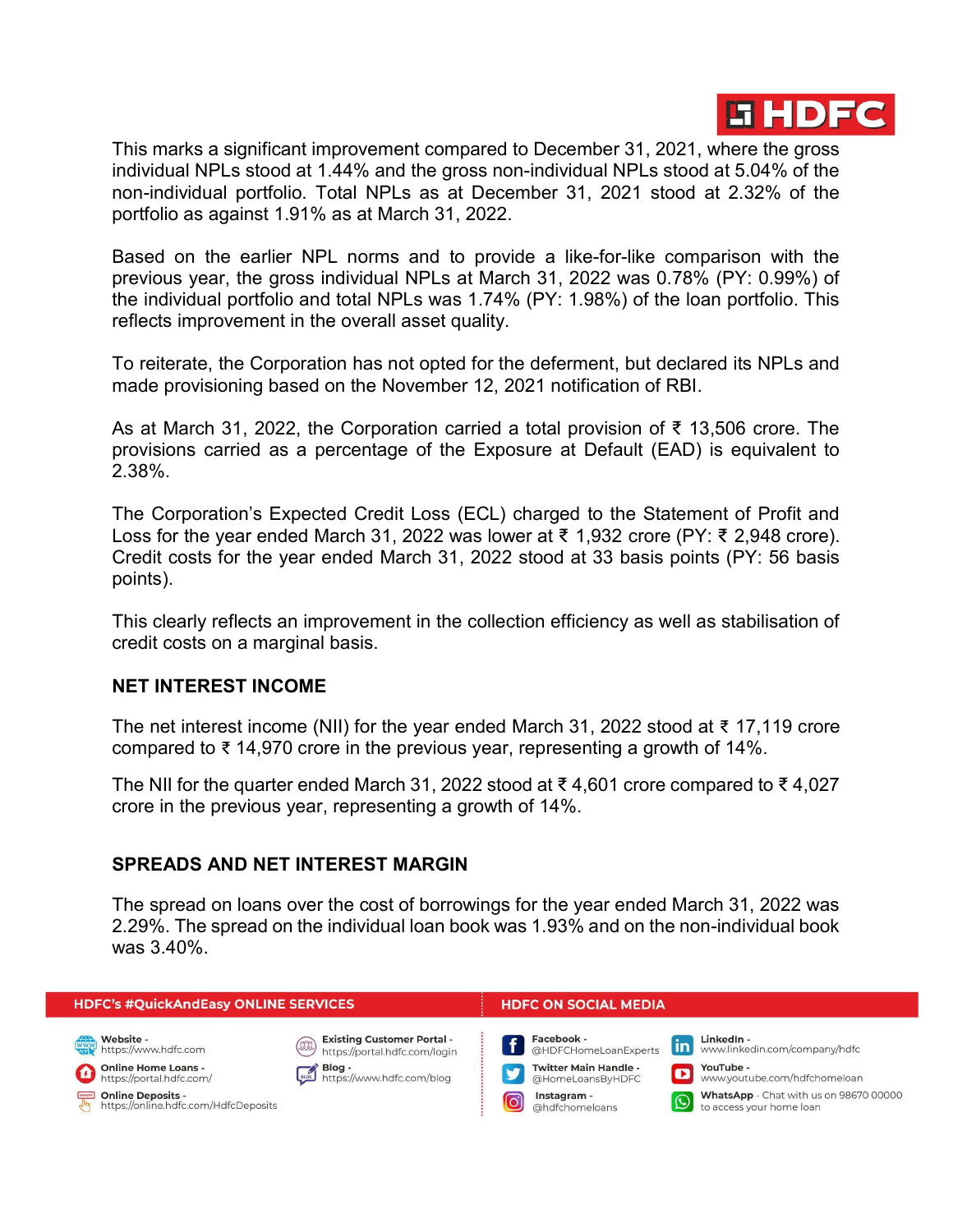

The reported Net Interest Margin (NIM) was 3.5%.

#### INVESTMENTS

All investments in the Corporation's subsidiary and associate companies are carried at cost and not at fair value.

Accordingly, as at March 31, 2022, the unaccounted gains on listed investments in subsidiary and associate companies amounted to ₹ 2,34,248 crore.

#### COST INCOME RATIO

For the year ended March 31, 2022, cost to income ratio stood at 8.1%.

### CAPITAL ADEQUACY RATIO

As at March 31, 2022, the Corporation's capital adequacy ratio stood at 22.8%, of which Tier I capital was 22.2% and Tier II capital was 0.6%. As per regulatory norms, the minimum requirement for the capital adequacy ratio and Tier I capital is 15% and 10% respectively.

#### CONSOLIDATED FINANCIAL RESULTS

For the year ended March 31, 2022, the consolidated profit after tax attributable to the Corporation stood at ₹ 22,595 crore as compared to ₹ 18,740 crore in the previous year, representing a growth of 21%.

#### DISTRIBUTION NETWORK

HDFC's distribution network spans 675 outlets which include 211 offices of HDFC's distribution company, HDFC Sales Private Limited (HSPL). HDFC covers additional locations through its outreach programmes. Distribution channels form an integral part of the distribution network with home loans being distributed through HSPL, HDFC Bank